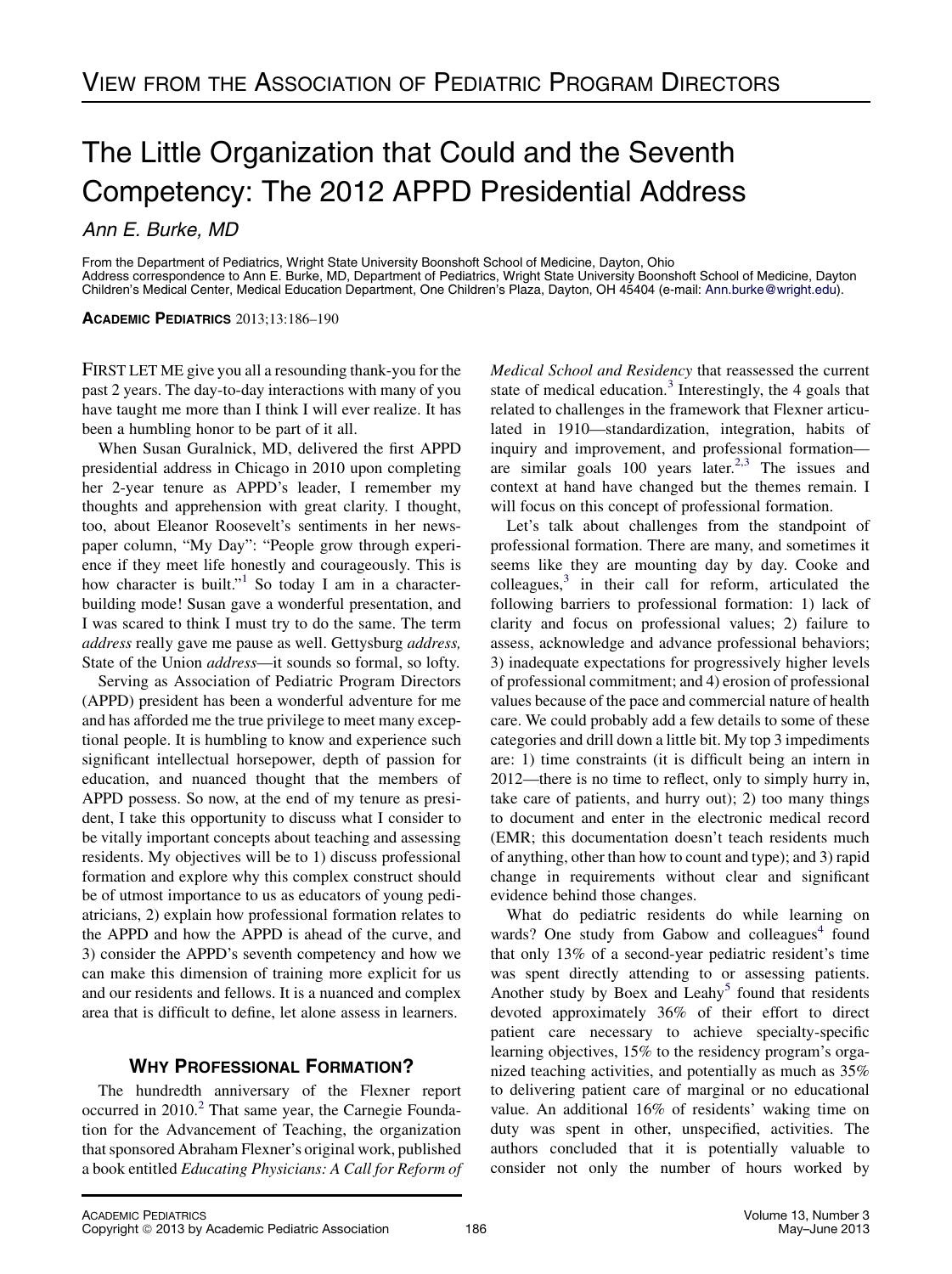residents, but the educational content of that work. Further, Bush and Philibert supported the aforementioned studies when they discussed how graduate medical education funding is outdated and the tasks we have residents do are not always learning oriented.<sup>[6](#page-4-0)</sup> This is echoed by one of my hospitalist colleague's sentiments: "When I go into the fishbowl to talk with the residents, I usually find them with their backs to me placing orders and notes into EPIC or frantically typing discharge summaries. They do not spend enough time getting to know their patients" (G. Toussaint, personal communication).

### **THE SEEMINGLY UPHILL BATTLE**

Overall, we are up against a large foe, real or perceived, that is embodied in changing requirements, duty hour limitations and rules, generational issues, technology problems/advances, and more change. There are a myriad of tugging priorities and agendas with most systems. One of my first president's messages in the APPD newsletter<sup> $\prime$ </sup> had to do with an analogy between the APPD and the struggles we educators go through and The Little Engine That Could.<sup>[8](#page-4-0)</sup> I relayed the story of how my mom used to always read that poem to me when I was a kid, and many times as a program director, I tell myself, "I think I can, I think I can..." The little train had to pull tons of toys over the large mountain to get them to children on the other side. We have our own mountains: How will residents learn and have successful professional formation with so many conflicting pressures and limited time? What to do about duty-hour limitations that almost wipe out time for reflection on their experiences and learning? What to do about electronic medical records, short stays, and high patient turnover, as well as the sentiment, "I am just covering this patient"? We must keep telling ourselves, "I think I can, I think I can..." When thinking about the choices we have, it seems clear that we can get mired in negativity, or we can work to overcome and embrace the challenges to ultimately help our trainees. From what I have observed and been a part of in this organization, I would say that the latter is the general course for the majority of us. One more thing about the little engine that succeeded in getting up over the huge mountain: program directing is much more complex than that simple story. As pointed out in Shel Silverstein's response to The Little Engine That Could in his poem "The Little Blue Engine," engines and people may think they can but may end up crashing if they aren't prepared. Silverstein writes, "If the track is tough and the hill is rough, / THINKING you can just ain't enough!"<sup>[9](#page-4-0)</sup>

Thinking we can ain't enough! We must prepare ourselves and our programs and use our collective resourcefulness to identify and elevate what is truly important. From my perspective, one of the key factors in making pediatric medical education alive and well—to make it flourish, in fact, even in these rough times—is to place the concepts of professional formation at the forefront.

What is professional formation? I will relay a few overlapping definitions. Cooke and colleagues describe it as

something that we in medicine are somewhat squeamish about addressing. Perhaps because it is seen as a soft science or as too touchy-feely: We are scientists, for Pete's sake! Why would we want to start dealing with our emotions and those of others? They further define the professional development education to be "inculcating a desire in trainees to be: More compassionate, more humane and more altruistic."<sup>[3](#page-4-0)</sup> Three words that have qualities and characteristics that definitely overlap. Wear defines professional formation as a process that requires habits of thinking, feeling and acting. He thinks physicians should demonstrate "compassionate, communicative and socially responsible physicianhood."<sup>[10](#page-4-0)</sup> Cooke and colleagues conclude, "The physician we envision has, first and foremost, a deep sense of commitment and responsibility to patients, colleagues, institutions, society, and self and an unfailing aspiration to perform better and achieve more."[3](#page-4-0) So professional formation is, I think, vitally important.

### THE ROLE OF APPD MEMBERS

I must express my great pride in this organization and the astute and insightful members. Before the release of Educating Physicians: A Call for Reform of Medical School and Residency<sup>[3](#page-4-0)</sup> at the APPD 2009 annual spring meeting, members were asked what qualities and/or characteristics needed to be made more explicit or weren't articulated in the already existing 6 Accreditation Council for Graduate Medical Education (ACGME) competencies. You guys got it right before the Carnegie Foundation completed their book (Fig. 1). Qualities and attributes surfaced such as dealing with uncertainty; exhibiting humanism and empathy; feeling patient ownership; being trustworthy; and providing self-care. Although the "Pediatrics Milestones Document on Professionalism" encompasses some of the concepts of humanism, the written sentiments from that session were used by the Milestones Working Group to define another competency (C. Carracio, personal communication).

Technically, and according to the ACGME, there are and will forever be only 6 competencies; we thus called this an



Figure 1. Word cloud based on comments from APPD members in response to the question, "What would you like to see made more explicit or weren't articulated in the existing ACGME competencies?" Overlap with humanism, compassion, and altruism is readily apparent.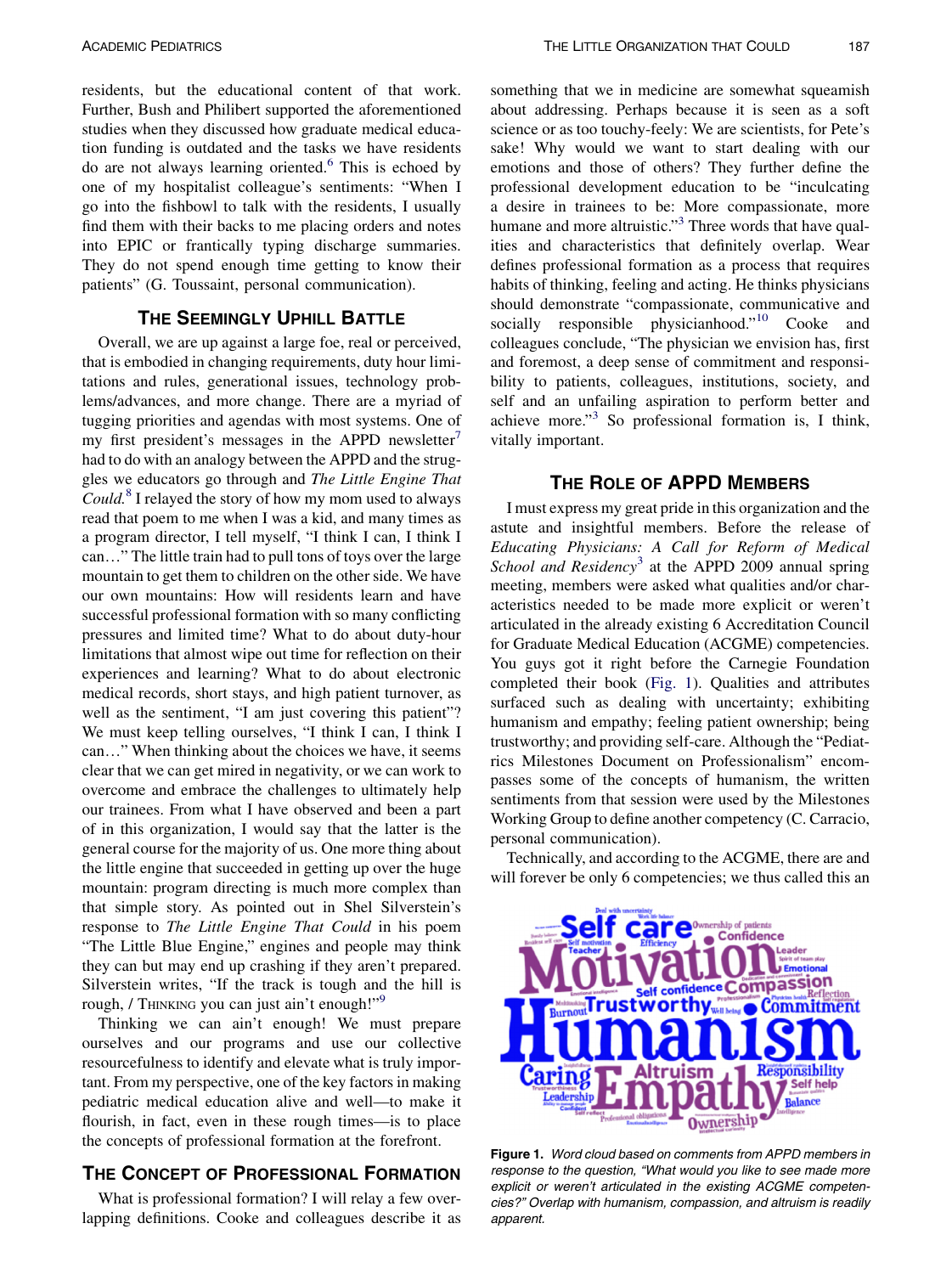area instead of a competency, and we named it personal and professional development. But with presidential license, I am calling this area the seventh competency. It is interesting how it overlaps with the 3 concepts highlighted in the professional formation: humanism, altruism, and compassion.

To help us all define and better understand the content of the seventh competency, let's look first at some clearer definitions of the terms that embody professional formation. I want to start with the concept of humanism. Cohen<sup>[11](#page-4-0)</sup> describes humanism as a way of being, a deep-seated personal conviction about one's obligations to others that manifests as altruism, duty, integrity, respect for others, and compassion. He goes on to hit the nail on the head by saying, "Humanism provides the passion that animates authentic professionalism." I also like the way Goldberg thinks about this concept: "The accordance of deep respect to humans individually and to humanity collectively, and concern for their general welfare and flourishing."<sup>[12](#page-4-0)</sup> How do we feel about the photograph in Figure 2 by Dorthea Lange, who was commissioned in 1935 by the government during the Roosevelt administration to document the plight of the people affected by the Dust Bowl?<sup>[13](#page-4-0)</sup> One could say Lange was trying to get us all to be more compassionate, more humanistic. The camera is an "instrument that teaches people how to see without a camera."<sup>[14](#page-4-0)</sup>

The other concept in professional formation is altruism. In an article by Burks and Kobius, the concept of altruism is described as "intangible and opaque" despite being the cornerstone of the Hippocratic Oath.<sup>[15](#page-4-0)</sup> It is acknowledged as being the motivation for helping behaviors that are "other-directed" and involves a range of prosocial behaviors, the leading one being empathy. Hojat has defined the construct of empathy as it relates to physicians. He says empathy is a "predominantly cognitive attribute that involves understanding of patient's experiences, concerns, perspectives combined with a capacity to communicate this understanding and an intention to help."[16](#page-4-0) He also



Figure 2. Migrant mother, Nipoma, California. Photograph by Dorthea Lange. Courtesy of the U.S. Library of Congress.

provided evidence that empathy (based on the Jefferson Scale for Empathy) erodes during medical school.<sup>[16](#page-4-0)</sup> Other studies have demonstrated a similar decrease in empathy and compassion during training.[17](#page-4-0) This concept of decline of empathy is disheartening and sad for any physician and medical educator.

The last characteristic in professional formation is compassion. Of course we want our trainees to be compassionate. The definition of compassion bleeds into that of empathy and altruism, as well as into humanistic qualities and descriptors. Compassion is defined as an empathetic consciousness of others' distress together with a deep desire to alleviate it.<sup>18</sup> It manifests in acts of altruism. A quote from the Dalai Lama may say it best: "If you want others to be happy, practice compassion, if you want to be happy, practice compassion."[19](#page-4-0) Compassion is a common theme in spirituality as well. A well-known saying in Judaism describes compassion thusly: "Kindness gives to another. Compassion knows no other." In Christianity, the parable of the Good Samaritan embodies compassion and altruism. For another way to consider compassion in the context of medicine, one only need to look to Sir William Osler: "The good physician treats the disease; the great physician treats the patient who has the disease."<sup>20</sup>

Now that the virtuous, valued terms humanism, altruism (with empathy), and compassion have been discussed, it becomes clear that teaching and assessing these strong words contained in the construct of professional formation are difficult. However, the seventh competency can assist faculty members in assessing these more ethereal qualities. Consider the basketball player who can shoot well, dribble with control, and play solid defense, yet lacks what coaches would call heart, tenacity or court sense. Without those intangible, less easily defined qualities, a person would not make a very expert basketball player at all. Likewise, this seventh competency more clearly defines some of those less explicit, overlapping, more difficult-to-define qualities that really allow a resident to become the "good doctor." You know what I mean. You have seen them too. We all know residents who are just fine with clinical reasoning skills and medical knowledge, but when stressed, they have immature coping mechanisms and become, for example, short with their colleagues when they think they have too much work or get frustrated with the patient when they can't understand the patient's perspective.

The Pediatric Milestones Working Group defined 8 topic areas or subcompetencies under the seventh competency (Chart).<sup>[21](#page-4-0)</sup> The underlying concepts from these 8 subcompetencies overlap to a degree, but all are important and have the potential to guide residents and fellows on the path toward professional formation. Note that the concepts of dealing with uncertainty, helping others, taking ownership of patients, and self-motivating play prominent roles in these subcompetencies. Note, too, how there are themes

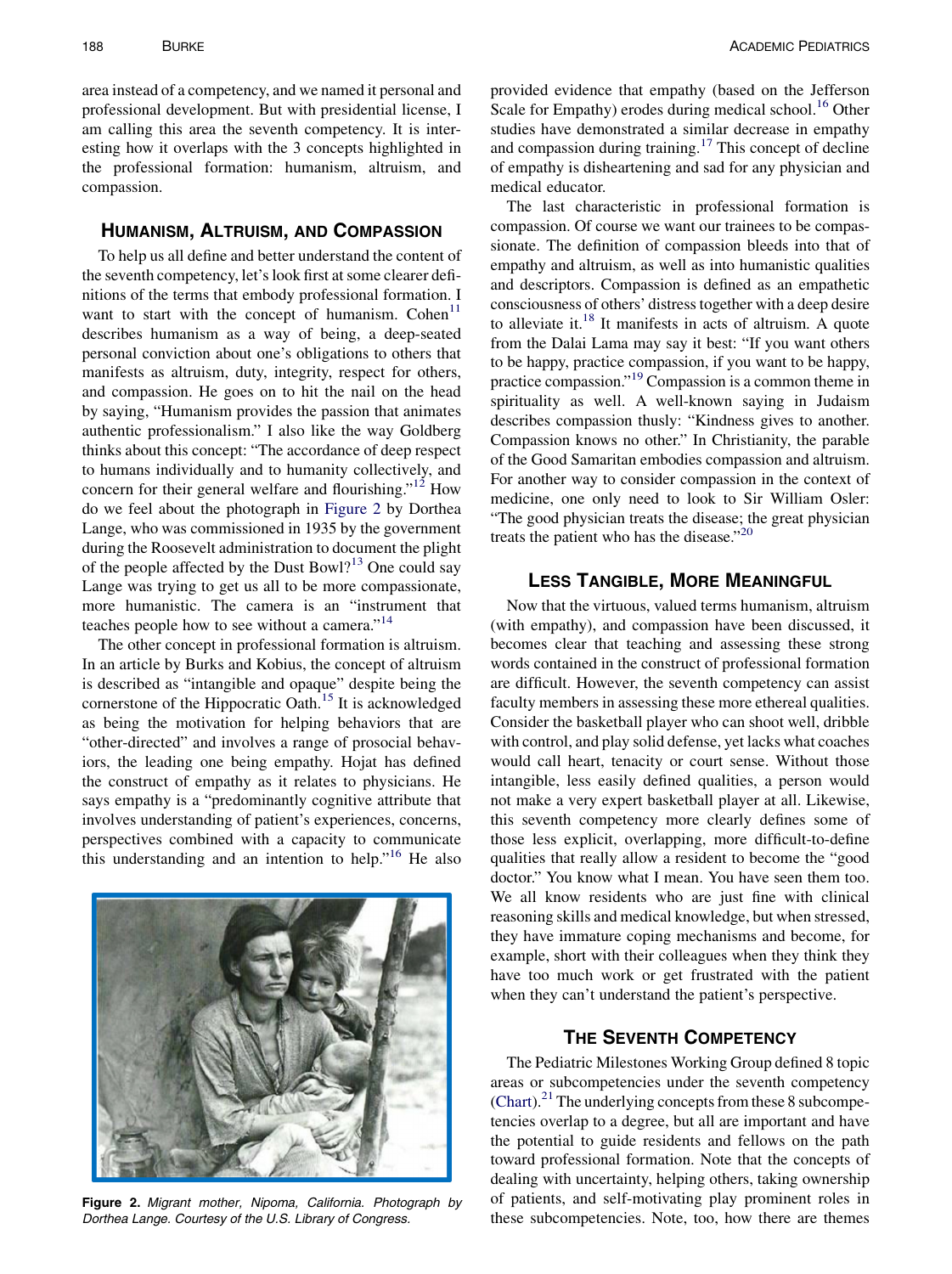# CHART<br>Personal and Professional Development: The **SEVENTH COMPETENCY** SEVENTH COMPETENCY

- Develop the ability to use self-awareness of knowledge, skills, and emotional limitations to engage in appropriate help-seeking behaviors.
- Use healthy coping mechanisms to respond to stress.
- Manage conflict between personal and professional responsibilities.
- Practice flexibility and maturity in adjusting to change with capacity to alter behavior.
- Demonstrate trustworthiness that makes colleagues feel secure when one is responsible for the care of patients.
- Provide leadership that enhances team functioning, the learning environment, and/or health care system/environment with the ultimate intent of improving care of patients.
- Demonstrate self-confidence that puts patients, families, and members of the health care team at ease.
- Recognize that ambiguity is part of clinical medicine and respond by utilizing appropriate resources in dealing with uncertainty.

of self-care and balancing the desire to always help others (altruism) with a sentiment of "I need some help." The "use healthy coping mechanisms to respond to stress" subcompetency describes the progression from early to later stages of professional identity formation and how response to stress changes with that developmental process. Early in development, learners may have maladaptive behaviors and may be more prone to burnout.<sup>[22](#page-4-0)</sup> With advancing professional identity formation, residents internalize what it means to be a physician.<sup>[23](#page-4-0)</sup> By internalizing the values and expectations of the profession and making those attributes their own, learner response to stressors tends to become healthier, as that is how more mature, seasoned pediatricians should behave.[21,23](#page-4-0) But wait! Burned-out residents? Depressed residents? A 2008 study by Landrigan et al involving 3 large pediatric training programs aimed to determine whether work hours, sleep, and safety changed after the ACGME work-hour limits were implemented.<sup>[24](#page-4-0)</sup> They gathered data regarding burnout and depression on 220 residents. It was noted that the change in work hours coincided with a decrease in burnout, from 75% to 57%. Further, they found nearly 20% of the residents scored positive on a validated screen for depression. There was no significant change in that measure after the change in duty hours. So wait a minute: 57% of residents are burned out, and 20% are depressed. These figures are astonishing to me, and they provide evidence that we need to make this seventh competency more explicit and practiced.

This seventh competency also includes concepts around the development and growth in management of internal conflicts and ethical dilemmas encountered in day-to-day practice. "The process of professional identity formation includes experience and reflection, service, growth in knowledge of self and of the field, and constant attention to the inner life as well as the action of life."<sup>[25](#page-4-0)</sup> These

concepts all overlap in the construct of mindful practice, which is cited numerous times in this section of the mile-stones.<sup>[21](#page-4-0)</sup> In a landmark 1999 JAMA article, Epstein describes mindful practice as being attentive, on purpose, to one's own thoughts and feelings during everyday activities to be able to practice with greater clarity, insight, and compassion[.25](#page-4-0) Mindful practice implies presence rather than detachment and allows one to see a situation from several angles at the same time.

The ability to be flexible is another key concept that allows a mature professional to adjust to change and potentially alter behavior. Flexibility is defined in the psychology literature to include 3 distinct domains: the tendency to perceive difficult situations as controllable, the ability to perceive multiple alternative explanations for life occurrences and human behavior, and the ability to generate multiple alternative solutions to difficult situations. Emotional intelligence is a characteristic deeply involved in this milestone. $21$  Emotional intelligence is described in many ways, but it generally consists of: 1) having the ability to perceive emotions in oneself and others, 2) facilitating thought, or the ability to generate, use, and feel emotion to communicate feelings or employ them in other cognitive processes, 3) understanding emotions, or the ability to understand information and how emotions combine and then to progress through relationship transitions and appreciate such emotional meanings, and 4) managing emotions, or the ability to be open to feelings and to modulate them in oneself and others so as to promote personal understanding and growth.<sup>[26,27](#page-4-0)</sup>

The last concept from the seventh competency is trustworthiness. Trustworthiness is defined by Kennedy and colleagues as a combination of factors that consist of 4 dimensions: ability or level of knowledge skills and attitudes, discernment, conscientiousness, and truthfulness.[28,29](#page-4-0) It is not being used in the general sense of being trusted. Rather, it is used to describe information that may provide supervising clinicians help in decision making regarding when they may be able to count on an individual to carry out a given task, make reasonable decisions, and take care of patients in a specified context with minimal (or no) supervision.<sup>[21,28](#page-4-0)</sup> I encourage all educators to review this specific pediatric milestone and the literature on trustworthiness. As I have (I hope) demonstrated, this seventh competency covers much ground in regards to defining the terms the APPD wanted to make more explicit for residents.

These important concepts of the less tangible, important seventh competency have recently received some significant emphasis by some of my esteemed colleagues. Steve Ludwig's Joseph St Geme Award address, "Striving for Polygamy," discussed the 3 marriages between family, self, and work, and it formally highlighted the concepts of self-care and balance.<sup>[30](#page-4-0)</sup> Further, Janet Serwint's presidential address to the Academic Pediatric Association (APA) in 2011 relayed her hope that we consider the great